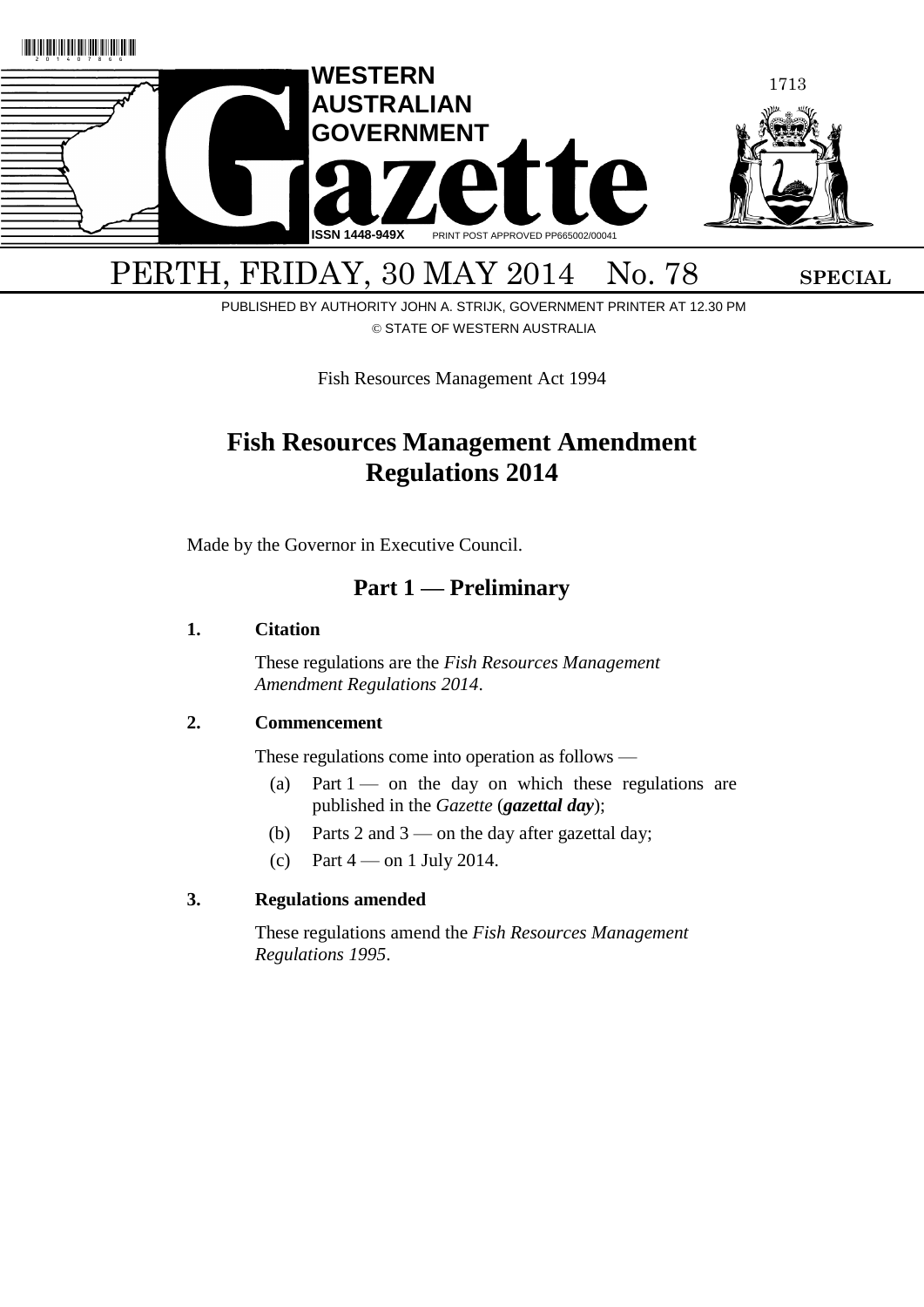## <span id="page-1-0"></span>**Part 2 — Miscellaneous amendments**

#### **4. Regulation 3 amended**

- (1) In regulation 3 delete the definition of *waters of Shark Bay*.
- (2) In regulation 3 insert in alphabetical order:

*Abrolhos Islands Fish Habitat Protection Area* means the area of WA waters adjacent to the Abrolhos Islands from the high water mark to the seaward limits of the coastal waters of the State;

(3) In regulation 3 in the definition of *Freycinet Estuary* after "means the waters of" insert:

the

- (4) In regulation 3 in the definition of *waters of the Shark Bay eastern gulf* delete "of Shark Bay".
- (5) In regulation 3 in the definition of *waters of the Shark Bay western gulf* delete "of Shark Bay (including the waters of Denham Sound and Freycinet Estuary)".

## **5. Regulation 14 amended**

In regulation 14(1) in the Table item 4 delete "the waters of Shark Bay" and insert:

the waters of the Shark Bay western gulf and the waters of the Shark Bay eastern gulf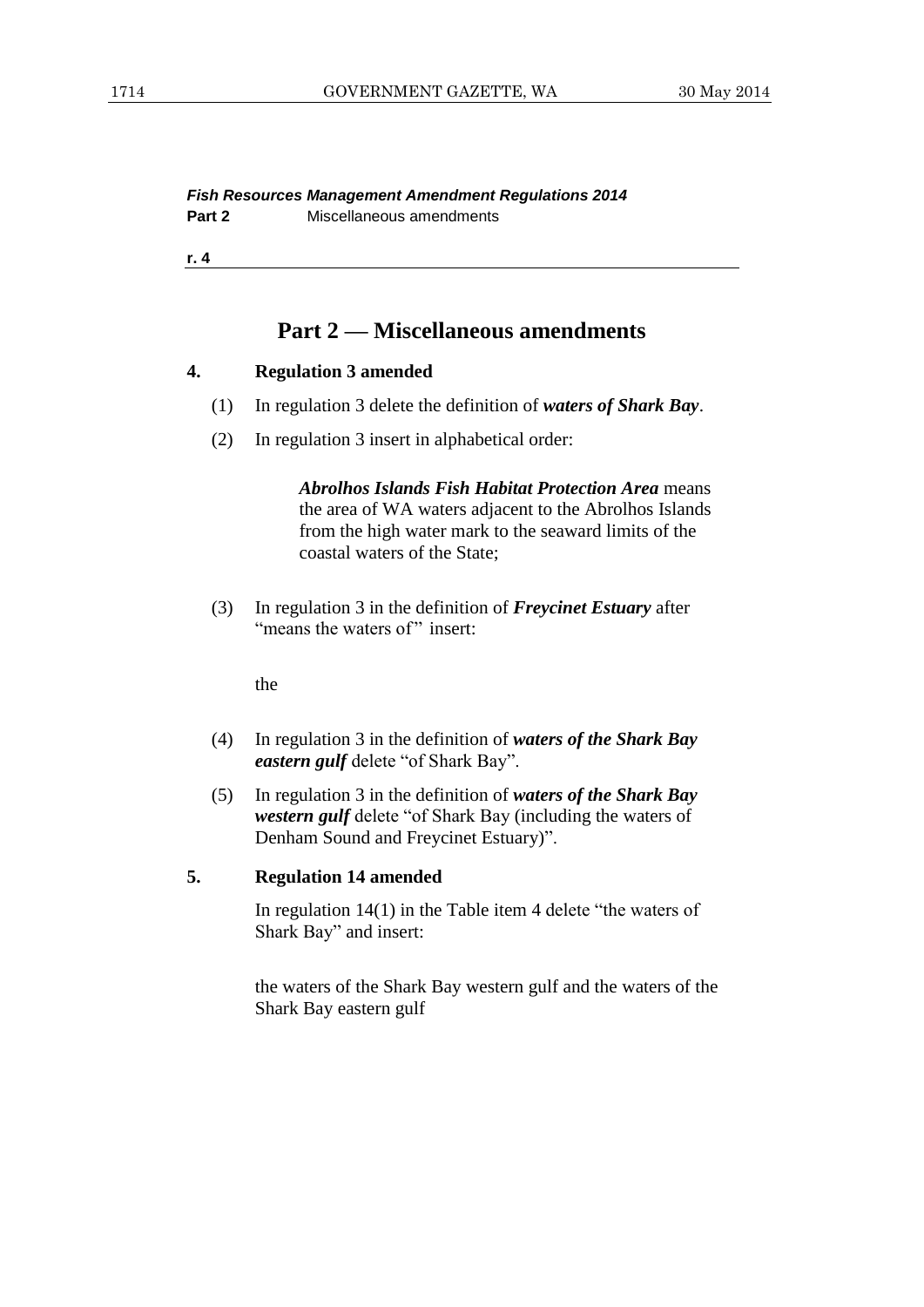## **6. Regulation 16GE amended**

In regulation 16GE(1) in the Table delete item 1 and insert:

1. Billfish (marlins, sailfish and spearfish) and 0 swordfish Tuna, Southern Bluefin Tuna, Longtail (Northern Bluefin)

## **7. Regulation 16H amended**

In regulation 16H(2) delete "one pink snapper and that the pink snapper —" and insert:

2 pink snapper and that each of those pink snapper —

## **8. Regulation 16K amended**

Delete regulation 16K(b) and insert:

(b) in the Abrolhos Islands Fish Habitat Protection Area,

## **9. Regulation 57 deleted**

Delete regulation 57.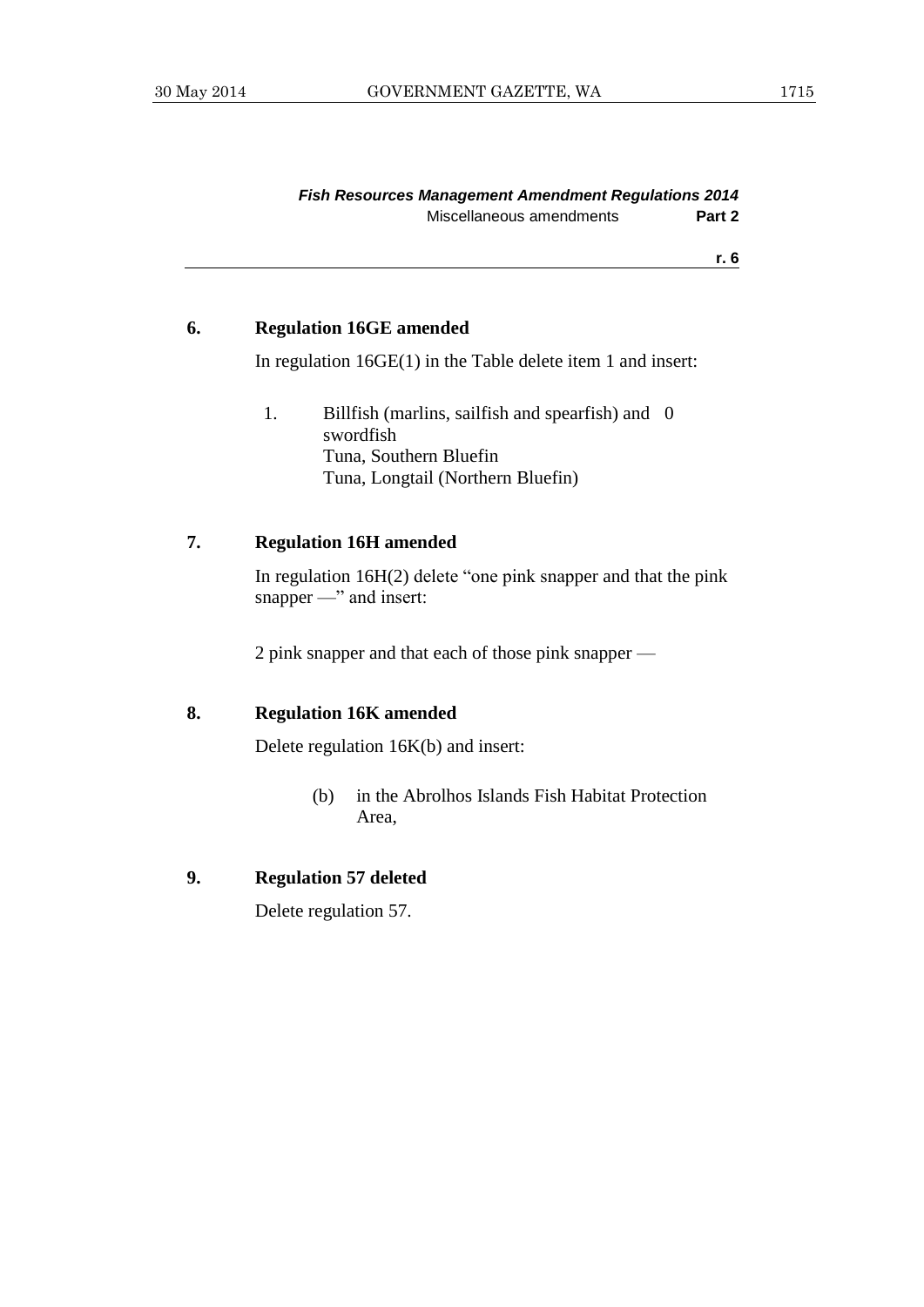## *Fish Resources Management Amendment Regulations 2014*

**Part 2** Miscellaneous amendments

**r. 10**

#### **10. Regulation 64AA inserted**

At the end of Part 4 Division 8 insert:

## **64AA. No fish taken for recreational purpose to be at certain premises**

 $(1)$  In this regulation —

*commercial premises* means premises at which a person engages for a commercial purpose in an activity mentioned in regulation 64(2)(d) to (i).

- (2) A person must not, at commercial premises, be in possession of fish that were taken for a recreational purpose.
	- Penalty: In the case of an individual, a fine of \$5 000 or, in the case of a body corporate, a fine of \$10 000 and in either case, the penalty provided in section 222 of the Act.
- (3) For the purposes of subregulation (2) fish is to be taken to have been taken for a recreational purpose if no record of the purchase or receipt of the fish has been kept under regulation 64.
- (4) It is a defence in proceedings for an offence under subregulation (2) for the person charged to prove that the person was in possession of the fish on a part of the premises that is a residence.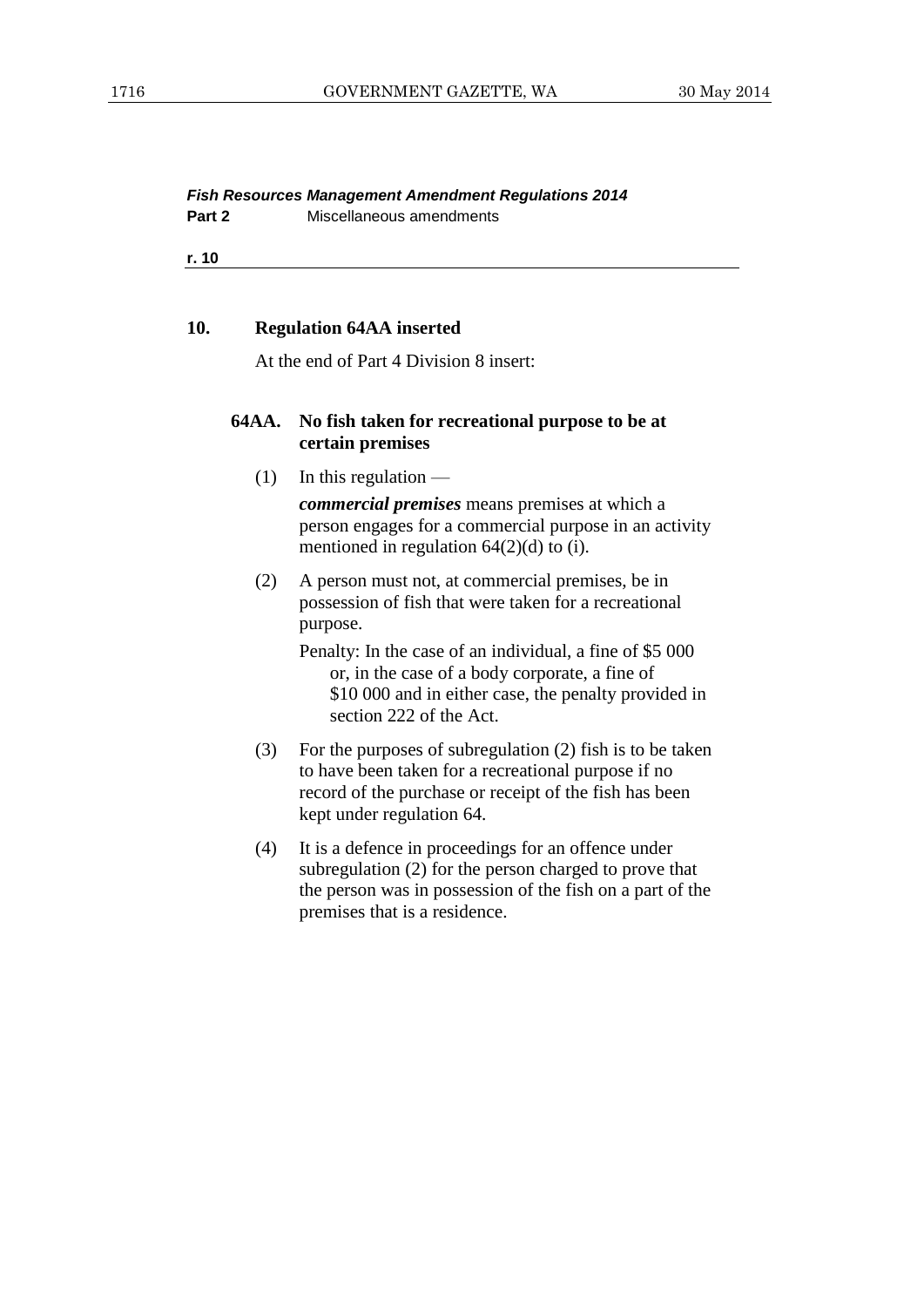#### **11. Regulation 64CA inserted**

At the beginning of Part 4A Division 2 insert:

#### **64CA. Prohibited fishing methods**

A person must not fish using —

- (a) a firearm; or
- (b) a jag hook unless the jag hook is attached to a lure or is baited.

Penalty: a fine of \$2 000.

#### **12. Regulation 64J amended**

In regulation 64J(d) delete "of Shark Bay".

#### **13. Regulation 69A inserted**

After regulation 68 insert:

## **69A. Classes of fish prescribed (Act s. 92A(4))**

 $(1)$  In this regulation —

*live import list* means the list of specimens that are to be taken to be suitable for live import established under the *Environmental Protection and Biodiversity Conservation Act 1999* (Commonwealth) section 303EB as amended from time to time;

*ornamental fish* means fish of a species that is —

- (a) included in the live import list Part 1 or Part 2; and
- (b) not referred to in Schedule 3.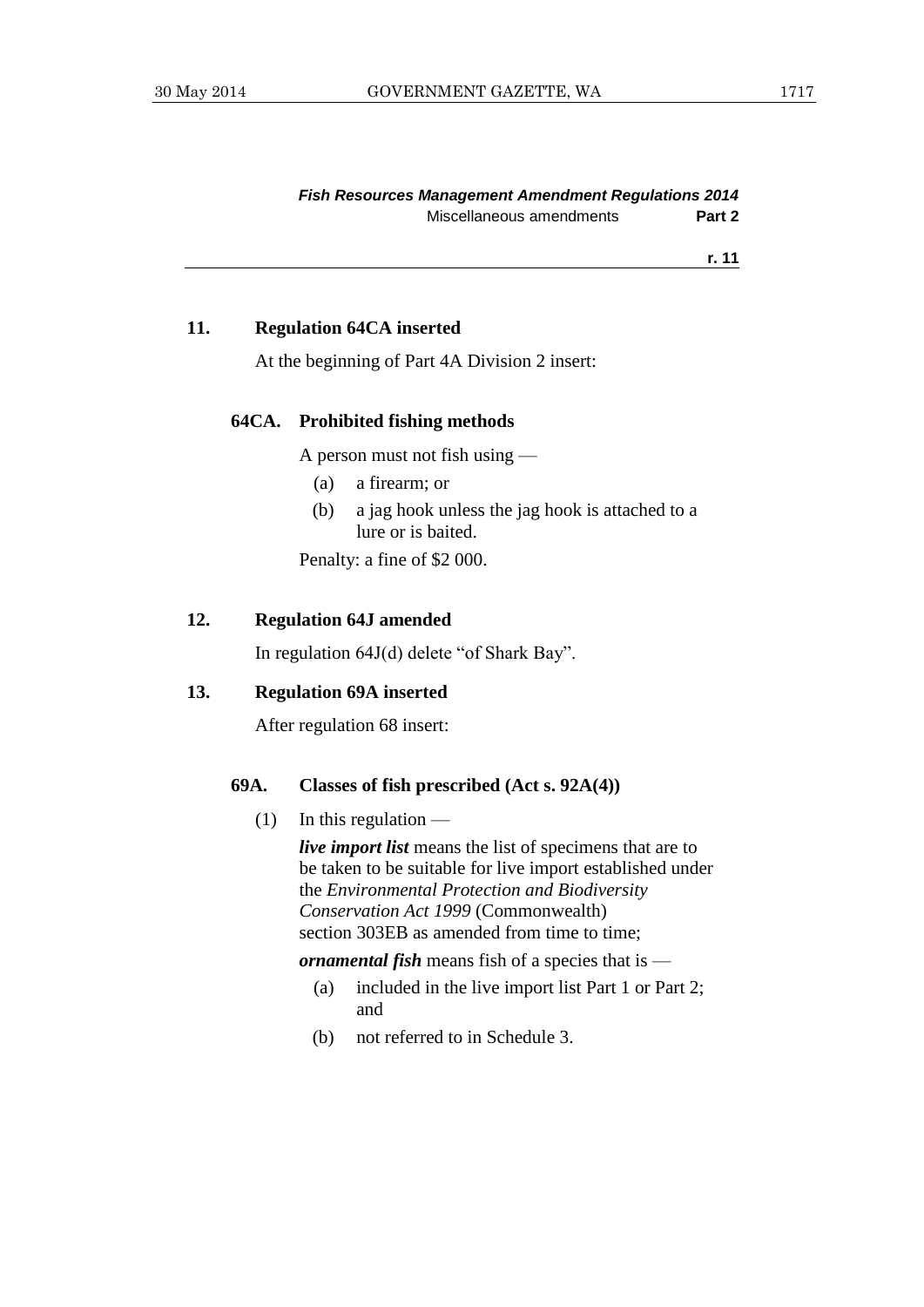#### *Fish Resources Management Amendment Regulations 2014* **Part 2** Miscellaneous amendments

**r. 14**

## (2) For the purposes of section 92A(4) of the Act the fish referred to in the Table are prescribed fish.

| Barramundi                       |
|----------------------------------|
| Bream, Black                     |
| Clams of species Tridacna derasa |
| Clams of species Tridacna maxima |
| Cod, Murray                      |
| Gilgie                           |
| Koonac                           |
| Marron                           |
| Ornamental fish                  |
| Perch, Golden                    |
| Perch, Silver                    |
| Trout, Brown                     |
| Trout, Rainbow                   |
| Yabbie, Common                   |
| Yabbie, White                    |

## **14. Regulation 111 deleted**

Delete regulation 111.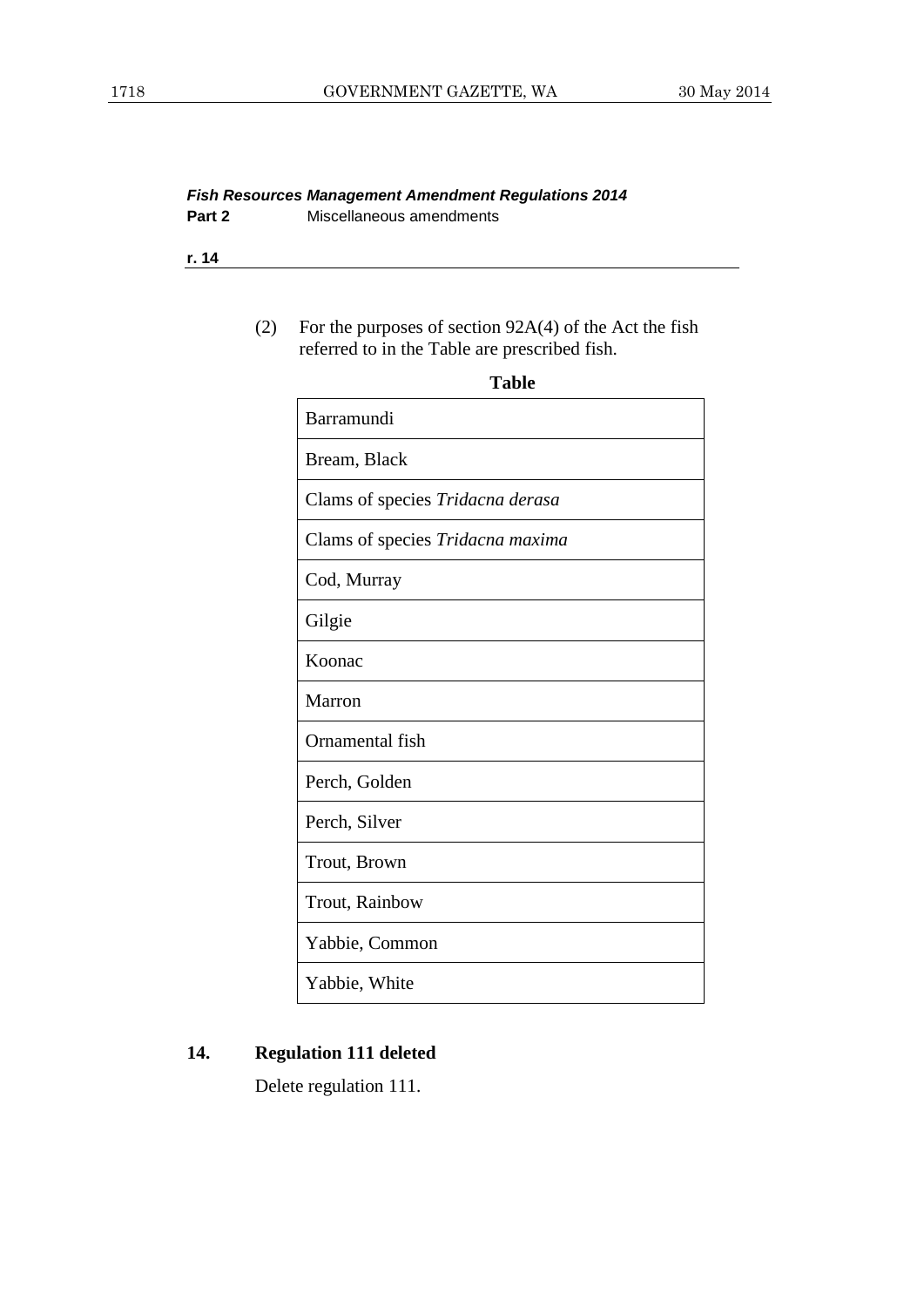#### **15. Part 9A Division 1A inserted**

At the beginning of Part 9A insert:

## **Division 1A — Abrolhos Islands Fish Habitat Protection Area**

## **113AA. Notice of travel to Abrolhos Islands Fish Habitat Protection Area**

(1) The master of a boat must not use the boat to travel to the Abrolhos Islands Fish Habitat Protection Area unless the master gives notice to the CEO of the period of stay of the boat in the Abrolhos Islands Fish Habitat Protection Area in accordance with this regulation.

Penalty: a fine of \$500.

- (2) Notice of the period of stay of a boat is given in accordance with this regulation if —
	- (a) the notice is given in a manner and form approved by the CEO; or
	- (b) the notice is given under a management plan that applies in respect of the travel; or
	- (c) the notice is given in connection with an approval to carry out building work or maintenance work in the Abrolhos Islands Fish Habitat Protection Area or the Abrolhos Islands reserve.

## **113AB. Notice of stay in Abrolhos Islands Fish Habitat Protection Area**

The master of a boat in respect of which a post-landing nomination has been made under the *West Coast Rock Lobster Managed Fishery Management Plan 2012*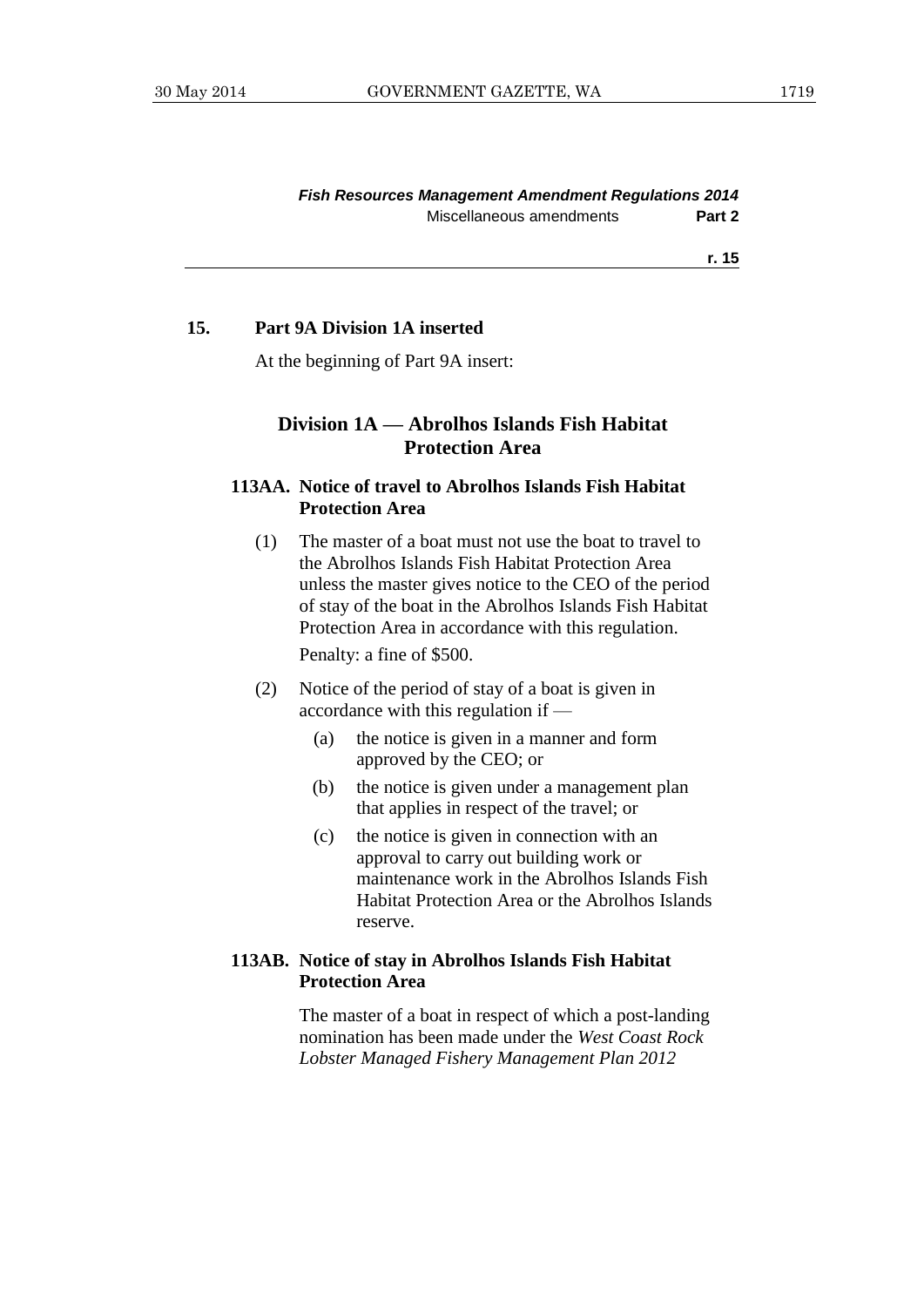|        | <b>Fish Resources Management Amendment Regulations 2014</b> |
|--------|-------------------------------------------------------------|
| Part 2 | Miscellaneous amendments                                    |

| ×.<br>×<br>۰. |
|---------------|
|---------------|

must not allow the boat to remain in the Abrolhos Islands Fish Habitat Protection Area unless —

- (a) the master gives notice to the CEO of the boat's departure from the Abrolhos Islands Fish Habitat Protection Area in a manner and form approved by the CEO; and
- (b) the departure day is within a period of 5 days commencing on the making of the post-landing nomination.

Penalty: a fine of \$500.

#### **16. Regulation 124B amended**

(1) In regulation 124B(1) insert in alphabetical order:

*day* has the meaning given in section 50 of the Act.

(2) In regulation 124B(1) in the definition of *boat* delete "motor." and insert:

motor;

- (3) Delete regulation 124B(3) and (4) and insert:
	- (3) A person (an *unlicensed person*) is not required to hold a recreational (boat) fishing licence to fish by use of a boat if —
		- (a) at least one person who holds a recreational (boat) fishing licence is on the boat with the unlicensed person; and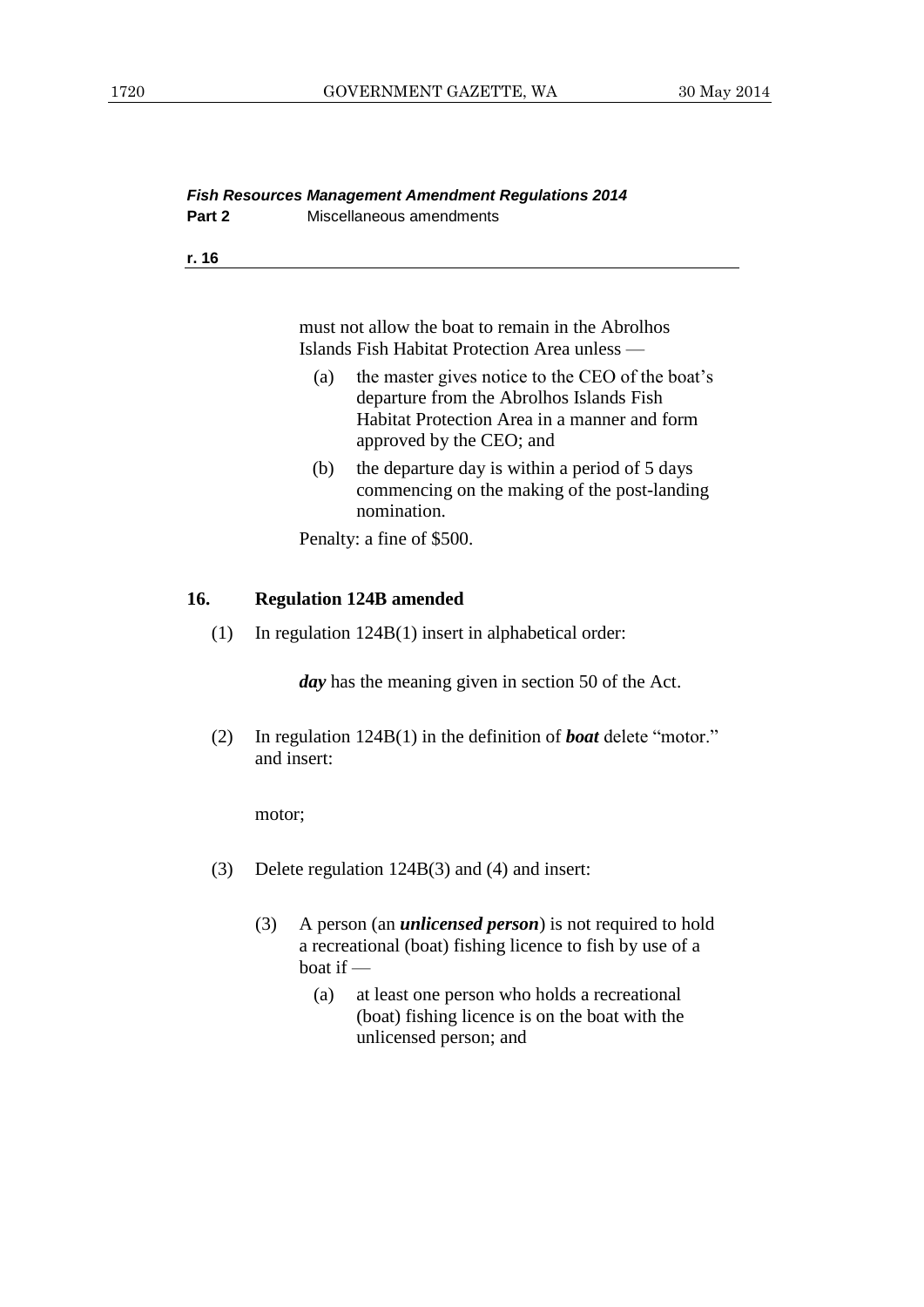| <b>Fish Resources Management Amendment Regulations 2014</b> |        |
|-------------------------------------------------------------|--------|
| Miscellaneous amendments                                    | Part 2 |

|  | ×<br>۰. |
|--|---------|
|  |         |

- (b) on the day on which the unlicensed person fishes by use of the boat, the quantity of fish taken or brought onto land by use of the boat does not exceed any combined bag limit calculated under subregulation (5A). (4) The master of a boat must ensure that the quantity of
- fish taken or brought onto land by use of the boat on a day does not exceed any combined bag limit calculated under subregulation (5A).
- (5A) For the purposes of subregulations (3)(b) and (4), if  $-$ 
	- (a) fish are taken or brought onto land using a boat; and
	- (b) a bag limit is prescribed in respect of those fish for a region or area,

the combined bag limit for the boat in relation to those fish and that region or area is calculated by multiplying the bag limit by the number of persons who on the day are on the boat and hold a recreational (boat) fishing licence.

- (5B) It is a defence in proceedings for an offence under subregulation (4) for the person charged to prove that —
	- (a) the person took all reasonable steps to determine which of the other persons on the boat on that day held a recreational (boat) fishing licence; and
	- (b) the person held a reasonable, but mistaken, belief that a person on the boat on the day held a recreational (boat) fishing licence; and
	- (c) if the person's belief had not been mistaken, the quantity of fish taken or brought onto land by use of the boat on that day would not have exceeded the relevant combined bag limit.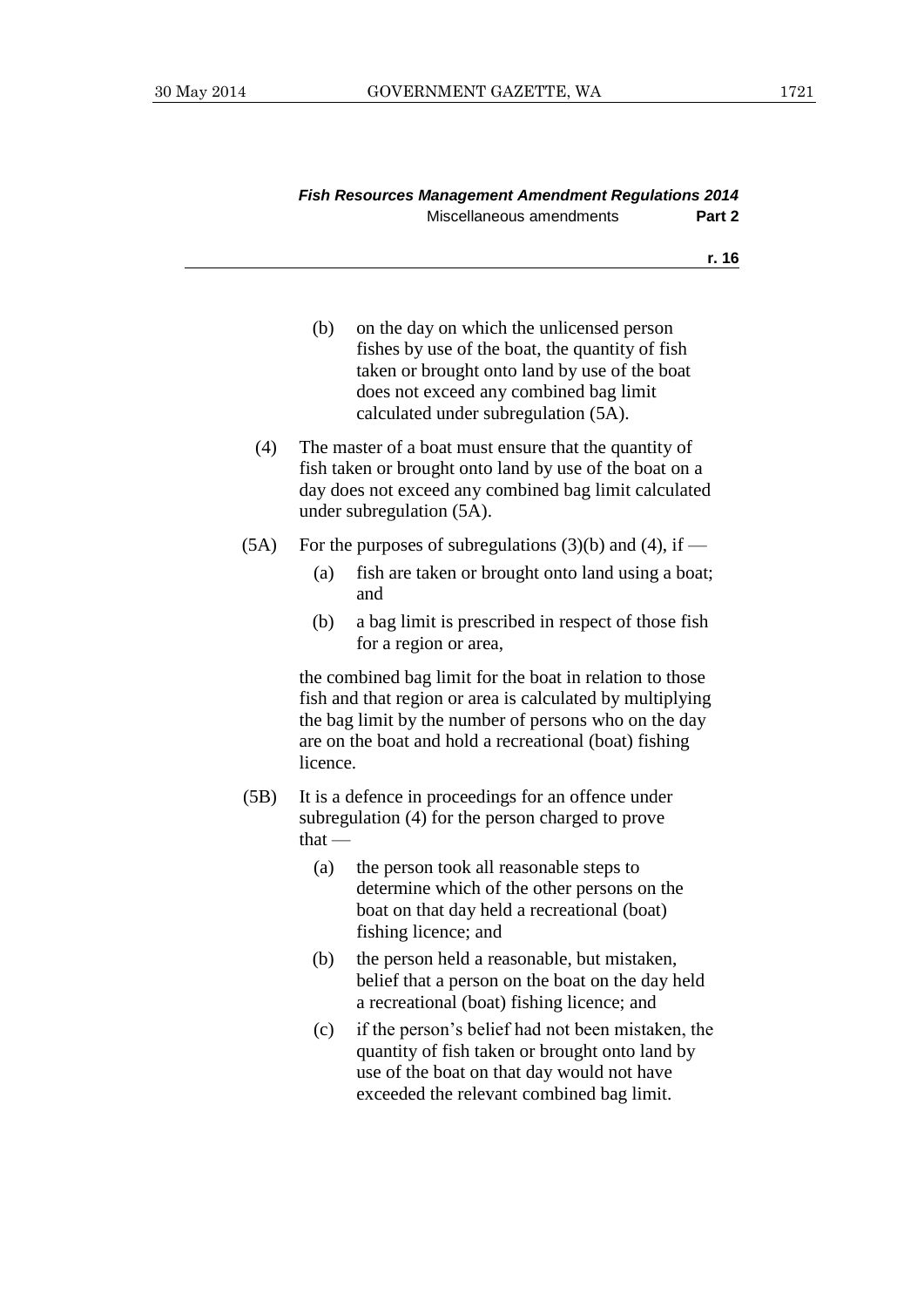**Part 2** Miscellaneous amendments

**r. 17**

#### **17. Regulation 147B inserted**

At the end of Part 13 insert:

## **147B. Installation of fish aggregating device without approval of CEO**

A person must not install any part of a fish aggregating device in WA waters unless —

- (a) the person has submitted a proposal for the fish aggregating device to the CEO in the approved form; and
- (b) the CEO has notified the person in writing that the proposal is approved.

Penalty: In the case of an individual, a fine of \$5 000 or, in the case of a body corporate, a fine of \$10 000.

#### **18. Regulation 156 amended**

In regulation 156 in the Table after "64(5)," insert:

64AA(2),

#### **19. Schedule 2 amended**

- (1) Delete Schedule 2 Part 2 Division 3 Subdivision 1 clause 2(2).
- (2) In Schedule 2 Part 2 Division 3 Subdivision 2 in the  $1<sup>st</sup>$  Table in the item for Snapper, Pink delete paragraph (b) and insert:
	- (b) when taken or brought onto land from the waters of the Shark Bay western gulf or from the waters of the Shark Bay eastern gulf (other than during a relevant period referred to in Subdivision 1 item 1) .................................................................. 500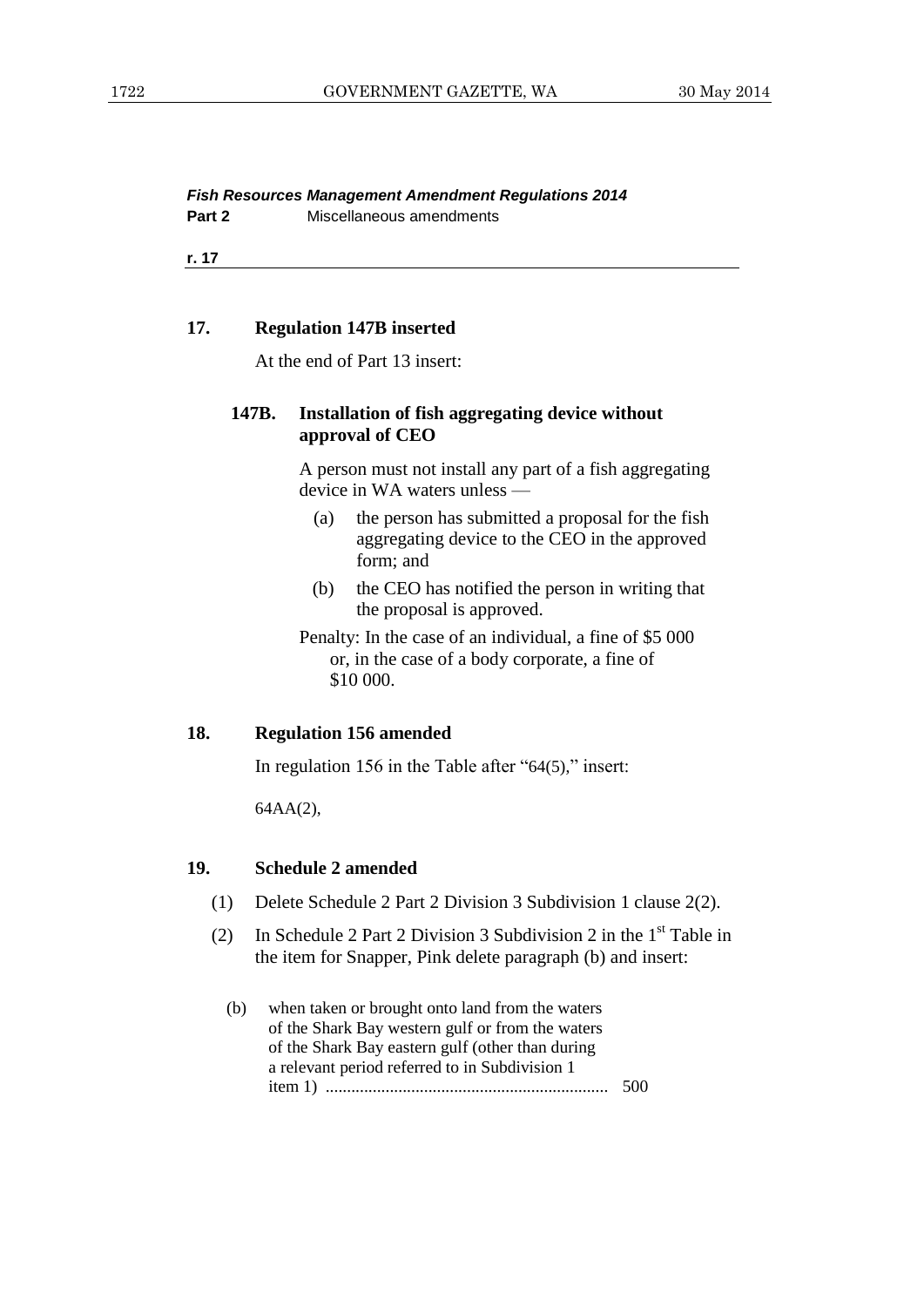(3) In Schedule 2 Part 2 Division 3 Subdivision 2 in the  $2<sup>nd</sup>$  Table in the item for Snapper, Pink delete "the waters of Shark Bay, other than in an area and during a period referred to in Subdivision 1 paragraph (a) or in the waters of the Freycinet Estuary" and insert:

the waters of the Shark Bay western gulf or from the waters of the Shark Bay eastern gulf (other than during a relevant period referred to in Subdivision 1 item 1)

#### **20. Schedule 3 amended**

(1) In Schedule 3 Part 1 Division 1 in the Table delete "in the waters of Shark Bay" (each occurrence) and insert:

in the waters of the Shark Bay western gulf or the waters of the Shark Bay eastern gulf

(2) In Schedule 3 Part 2 in the Table in the item relating to Tuna delete "Mackerel, Northern Bluefin," and insert:

Mackerel, Longtail (Northern Bluefin),

- (3) In Schedule 3 Part 6:
	- (a) delete "Ark Shell, Cockle and Pipis" and insert:

Ark Shell, Cockle, Pipis and Clam, Venus

(b) delete "Clam, Venus" and insert:

Clam, Giant (other than *Tridacna gigas*)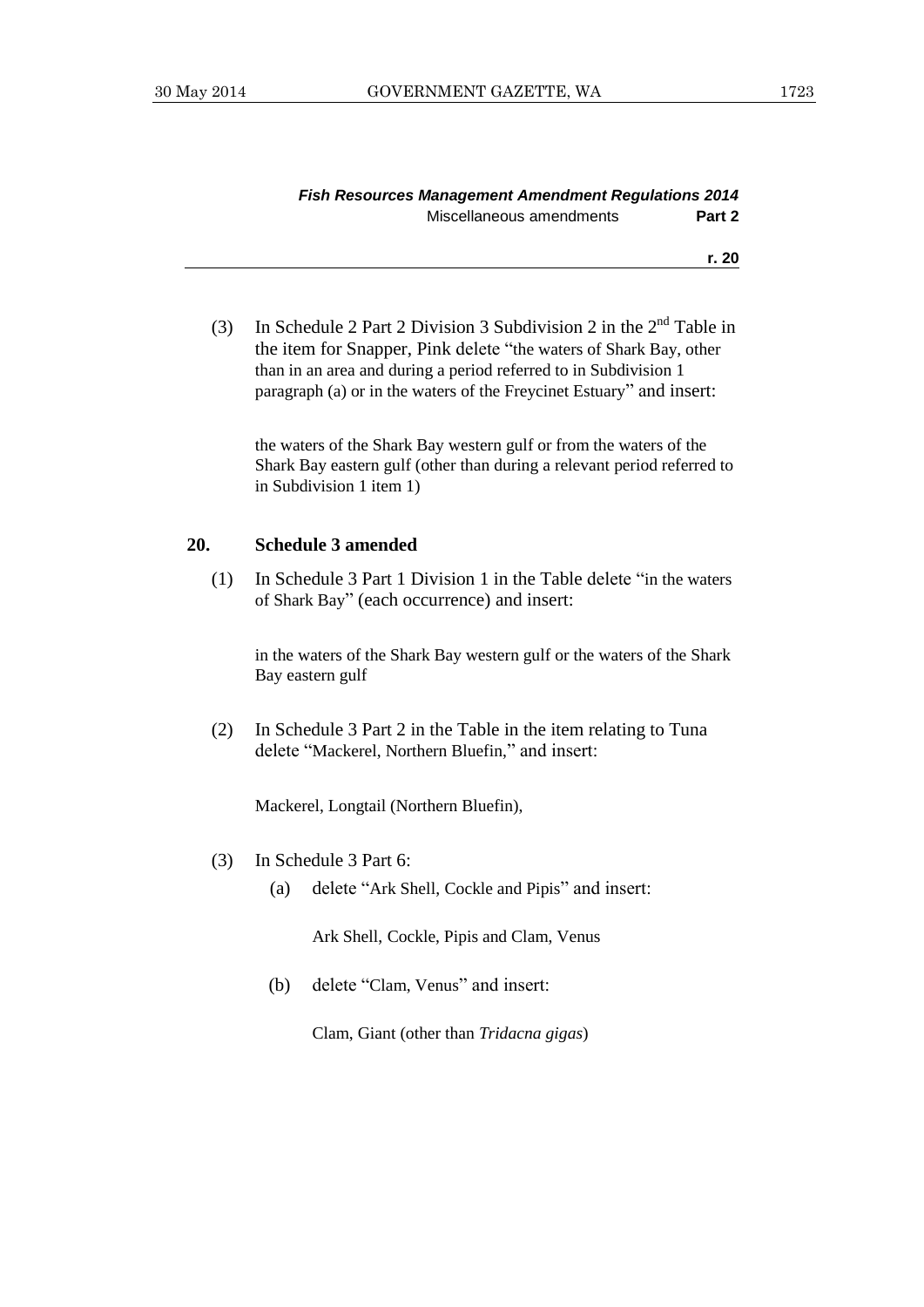|        | <b>Fish Resources Management Amendment Regulations 2014</b> |
|--------|-------------------------------------------------------------|
| Part 2 | Miscellaneous amendments                                    |

#### **21. Schedule 4 amended**

In Schedule 4 Category 1 fish delete "Tuna, Northern" and insert:

Tuna, Longtail (Northern Bluefin)

#### **22. Schedule 7 amended**

- (1) In Schedule 7 Division 1 delete the items for: Tuna, Longtail Tuna, Northern Bluefin
- (2) In Schedule 7 Division 1 insert in alphabetical order:

Tuna, Longtail (Northern Bluefin)...... *Thunnus tonggol*

(3) In Schedule 7 Division 4 after the item for Ark Shell insert:

Clam, Giant ........................................ Family Tridacnidae

#### **23. Schedule 9 amended**

In Schedule 9 delete "Tuna, Northern Bluefin" and insert:

Tuna, Longtail (Northern Bluefin)

## **24. Schedule 12 amended**

In Schedule 12 Part 2:

- (a) in item 3 delete "123(1), 124B(2),";
- (b) in item 4 delete " $57(1)$ ,";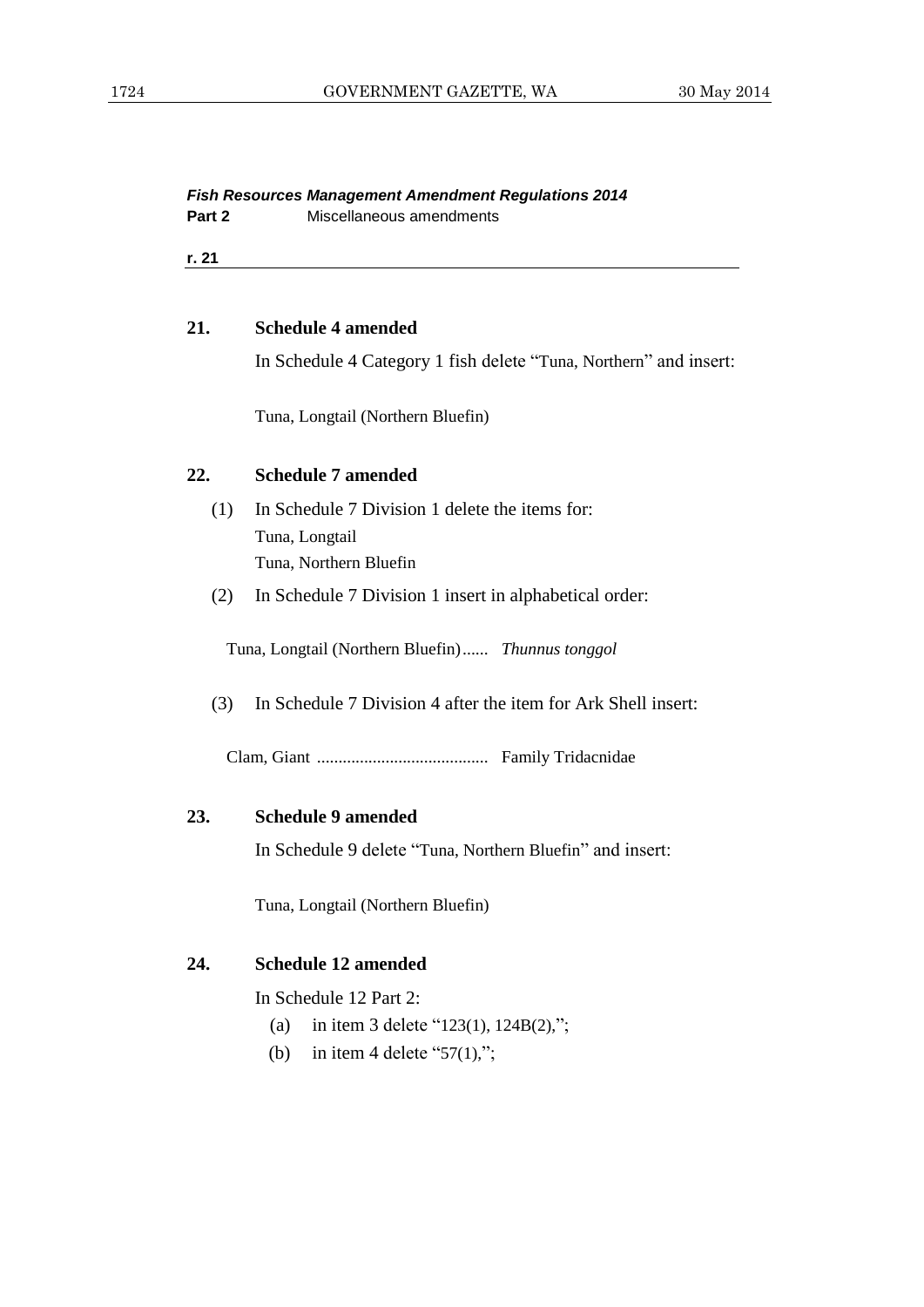|    | <b>Fish Resources Management Amendment Regulations 2014</b> |                                        |        |
|----|-------------------------------------------------------------|----------------------------------------|--------|
|    |                                                             | Miscellaneous amendments               | Part 2 |
|    |                                                             |                                        | r. 24  |
|    | (c)                                                         | in item 4 after "64," insert:          |        |
|    |                                                             | $64AA(2)$ ,                            |        |
|    | (d)                                                         | in item 4 after " $113E(1)$ ," insert: |        |
|    |                                                             | 123(1), 124B(2),                       |        |
|    | (e)                                                         | after item 7 insert:                   |        |
| 8. |                                                             |                                        | 500    |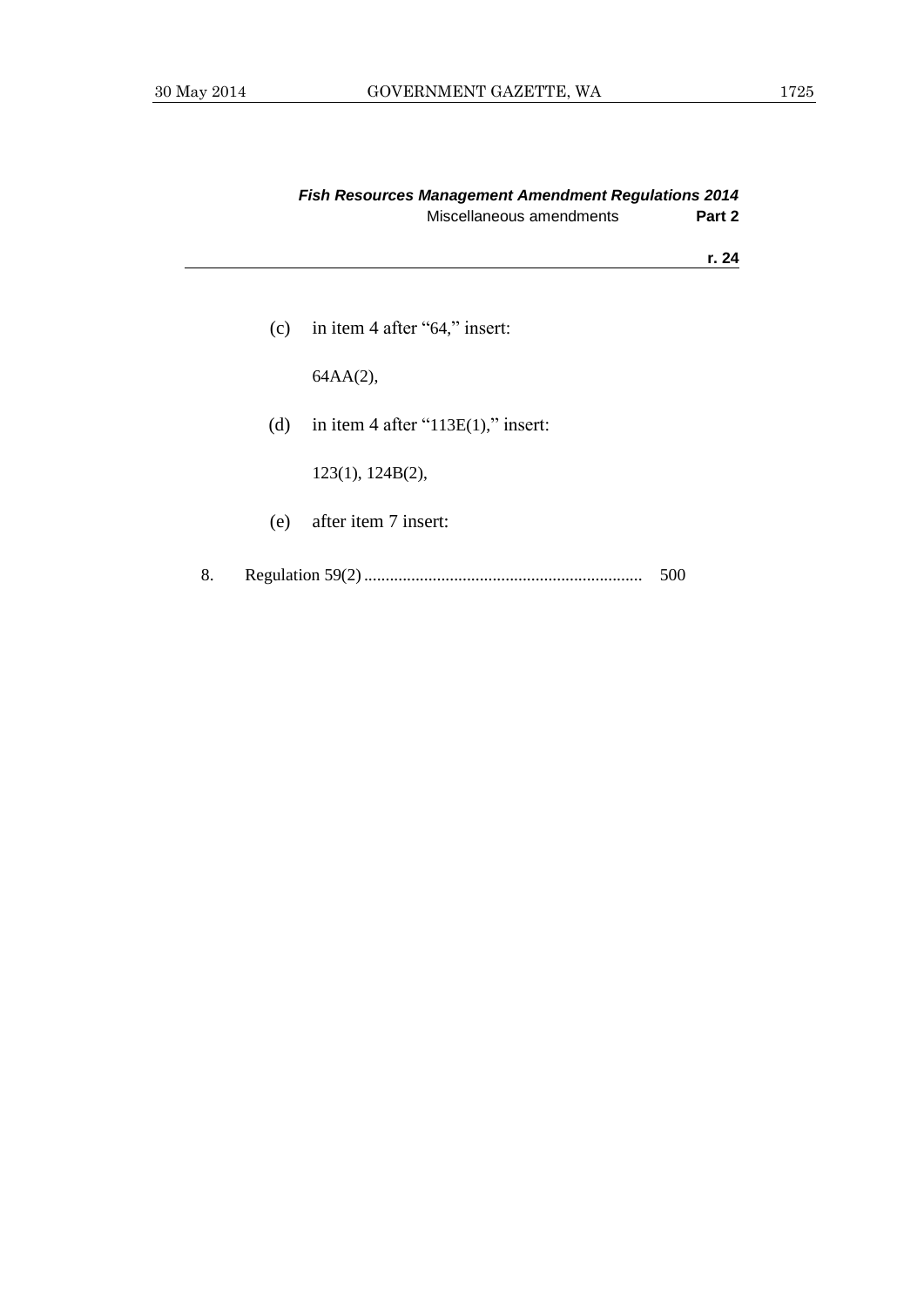**Part 3** Amendments relating to fishing tours

**r. 25**

## <span id="page-13-0"></span>**Part 3 — Amendments relating to fishing tours**

## **25. Regulation 128IA inserted**

At the beginning of Part 11 Division 5 insert:

#### **128IA. Term used: boat**

In this Division *boat* means a vessel propelled by a motor.

## **26. Regulation 128I replaced**

Delete regulation 128I and insert:

## **128I. Requirements for person conducting fishing tour using boat**

A person who uses a boat to conduct a fishing tour for a commercial purpose in a zone set out in Schedule 15 —

- (a) must be the master of the boat; and
- (b) must be authorised under a fishing tour operator's licence or a restricted fishing tour operator's licence for that zone to conduct the fishing tour.

Penalty: a fine of \$10 000.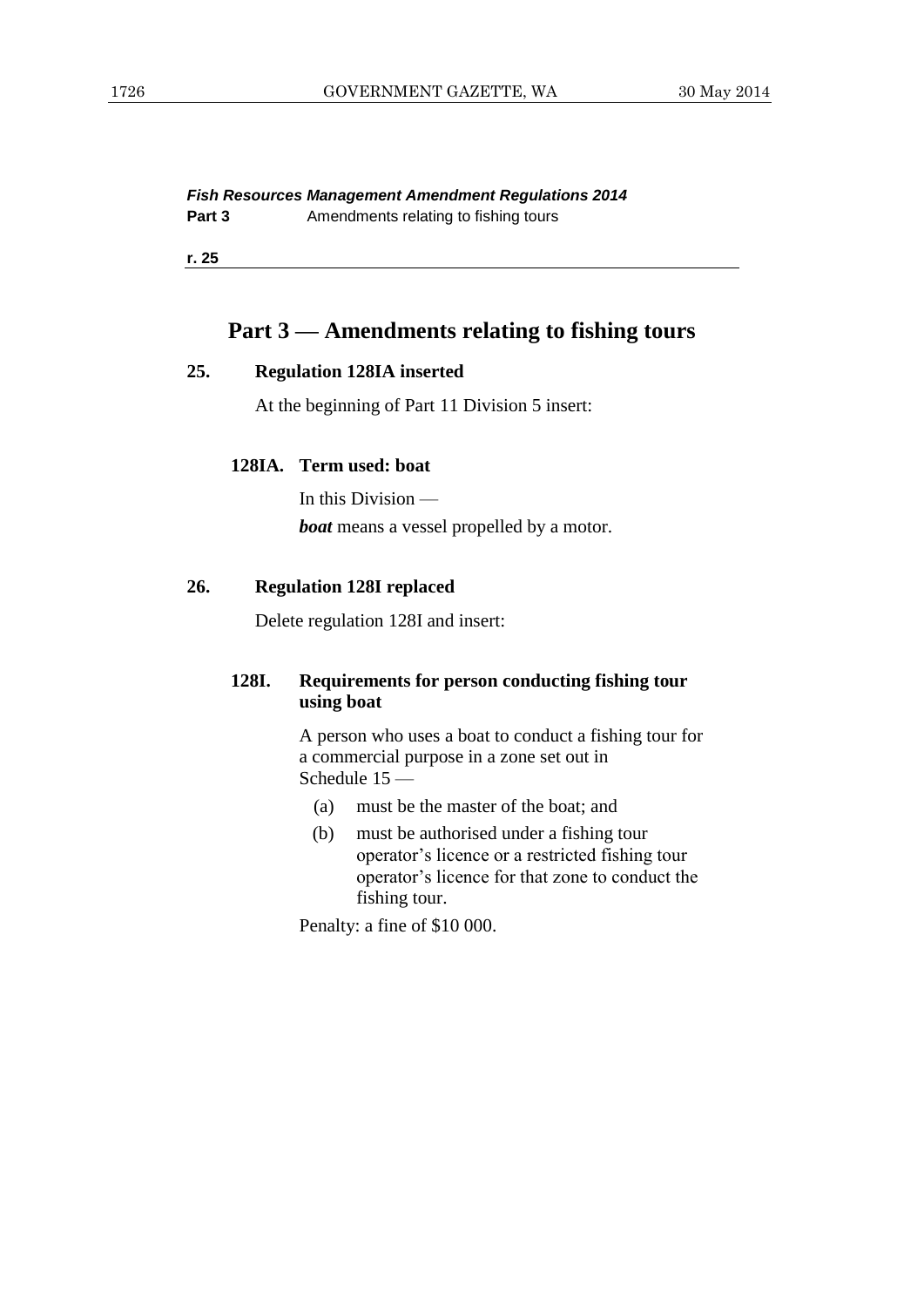## **27. Regulation 128J amended**

- (1) In regulation 128J(2):
	- (a) after paragraph (a) insert:
		- (ba) specify the name of each person authorised to conduct a fishing tour under the licence; and
	- (b) delete paragraph (e);
	- (c) delete paragraphs (g) and (h) and insert:
		- (g) specify the following in relation to each boat that may be used in connection with a tour conducted under the licence —
			- (i) the name of the boat;
			- (ii) the length of the boat;
			- (iii) the licence number of the boat (if any); and
		- (h) specify the number of passengers nominated by the holder of the licence as the maximum number of passengers participating in a tour conducted under the licence.
- (2) After regulation 128J(2) insert:
	- (3) A person must not be specified under subregulation (2)(ba) on a fishing tour operator's licence, or restricted fishing tour operator's licence, unless the CEO is satisfied that the person is a fit and proper person to conduct a fishing tour under the licence.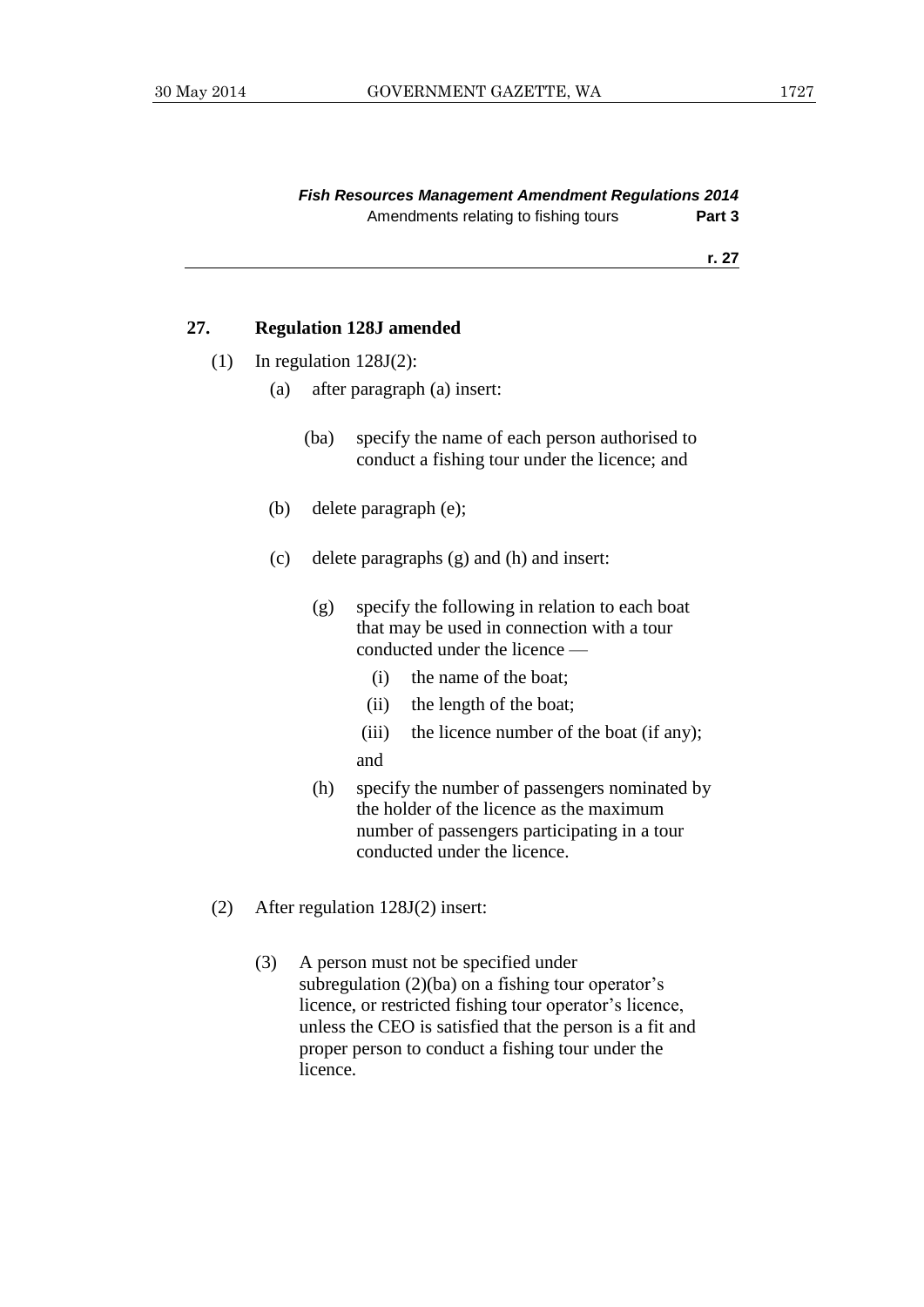#### *Fish Resources Management Amendment Regulations 2014* **Part 3** Amendments relating to fishing tours

**r. 28**

(4) A person must not continue to be specified under subregulation (2)(ba) on a fishing tour operator's licence or a restricted fishing tour operator's licence if the CEO ceases to be satisfied that the person is a fit and proper person to conduct a fishing tour under the licence.

## **28. Regulation 128L amended**

- (1) In regulation 128L(1):
	- (a) delete "master or person in charge of a boat, vehicle or aircraft" and insert:

master of a boat

(b) in paragraph (a) delete "of the person conducting the tour; and" and insert:

under which the conduct of the tour is authorised; and

(c) in paragraph (b) delete "crew, vehicle or aircraft" and insert:

crew

(2) In regulation 128L(2) delete "boat, vehicle or aircraft or class of boats, vehicles or aircraft." and insert:

boat or a class of boat.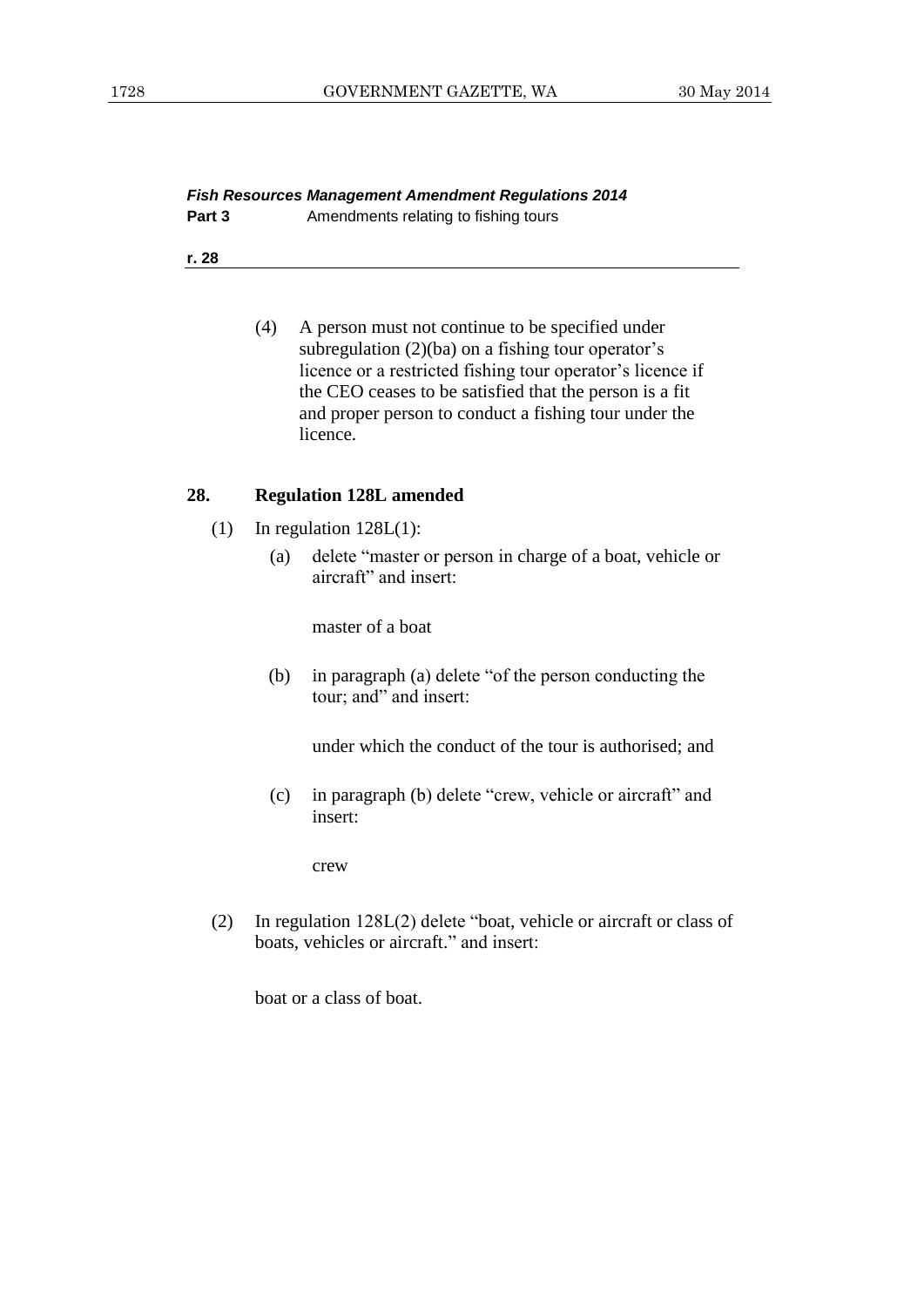| <b>Fish Resources Management Amendment Regulations 2014</b> |        |
|-------------------------------------------------------------|--------|
| Amendments relating to fishing tours                        | Part 3 |

#### (3) In regulation 128L(3):

(a) delete "master or person in charge of a boat, vehicle or aircraft" and insert:

master of a boat

(b) delete "the boat, vehicle or aircraft." and insert:

the boat.

#### **29. Regulation 128MA inserted**

After regulation 128L insert:

#### **128MA. Boats used in connection with fishing tour**

A fishing tour operator's licence or a restricted fishing tour operator's licence is subject to the following conditions —

- (a) that no more than one tour may be conducted under the licence at any one time;
- (b) that no more than one boat with a length of 7.5 metres or longer will be used in connection with a fishing tour conducted under the licence at any one time;
- (c) that during a fishing tour conducted under the licence, each boat used in connection with the tour must be within 5 nautical miles of each other boat used in connection with the tour.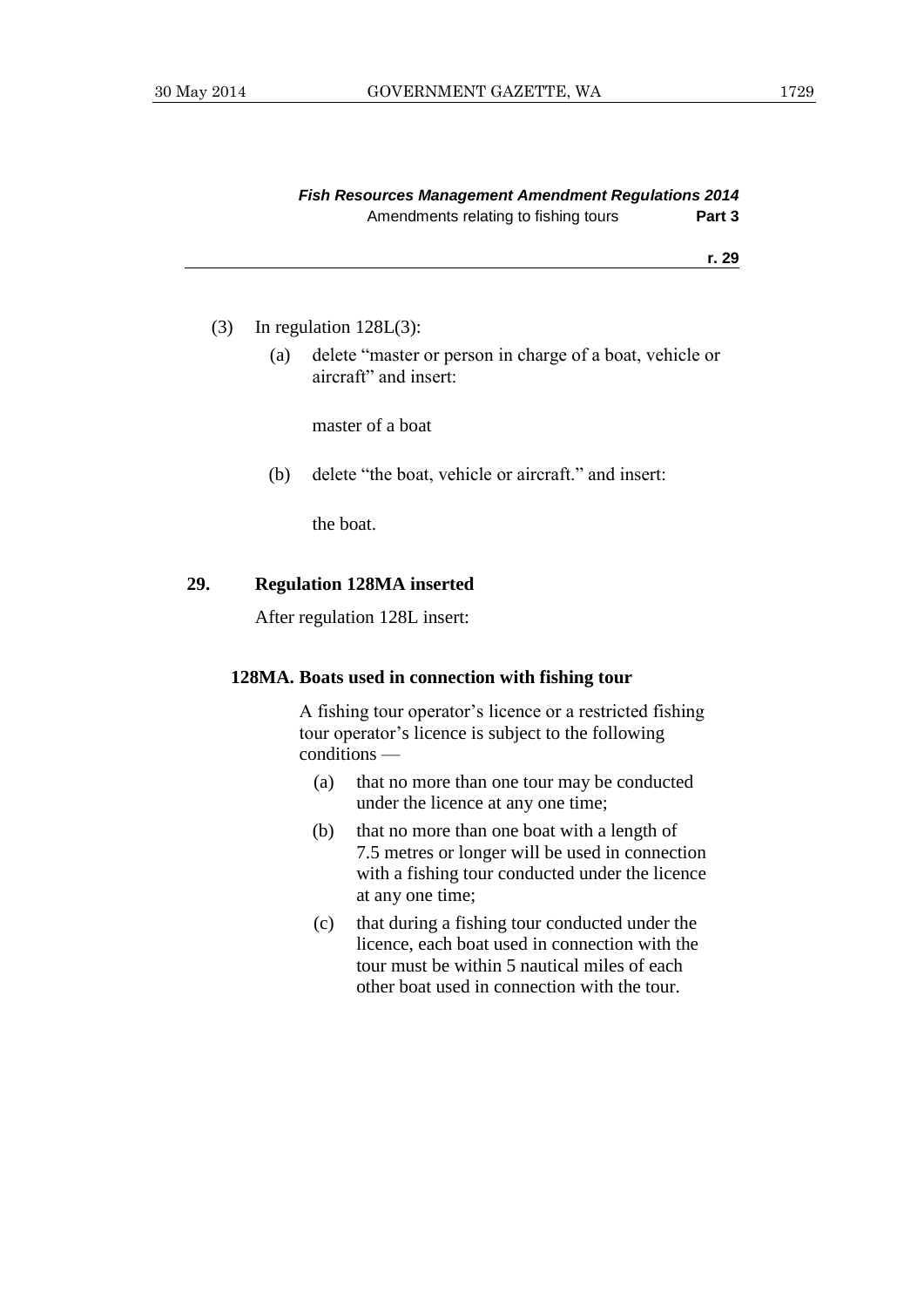- **Part 3** Amendments relating to fishing tours
- **r. 30**

#### **30. Regulation 128M amended**

In regulation 128M:

(a) delete "in charge of " and insert:

conducting

(b) delete "trip" (each occurrence).

## **31. Regulation 128OA amended**

- (1) In regulation 128OA(1) delete "trip".
- (2) In regulation 128OA(2):
	- (a) delete "in charge of a fishing tour trip" and insert:

conducting a fishing tour

(b) in paragraphs (a), (b) and (c) delete "trip" and insert:

tour

## **32. Regulation 128R amended**

In regulation 128R delete "in charge of a fishing tour conducted by virtue of" and insert:

conducting a fishing tour under

## **33. Regulation 128S amended**

In regulation 128S(4) delete "A person in charge of " and insert:

The master of a boat being used for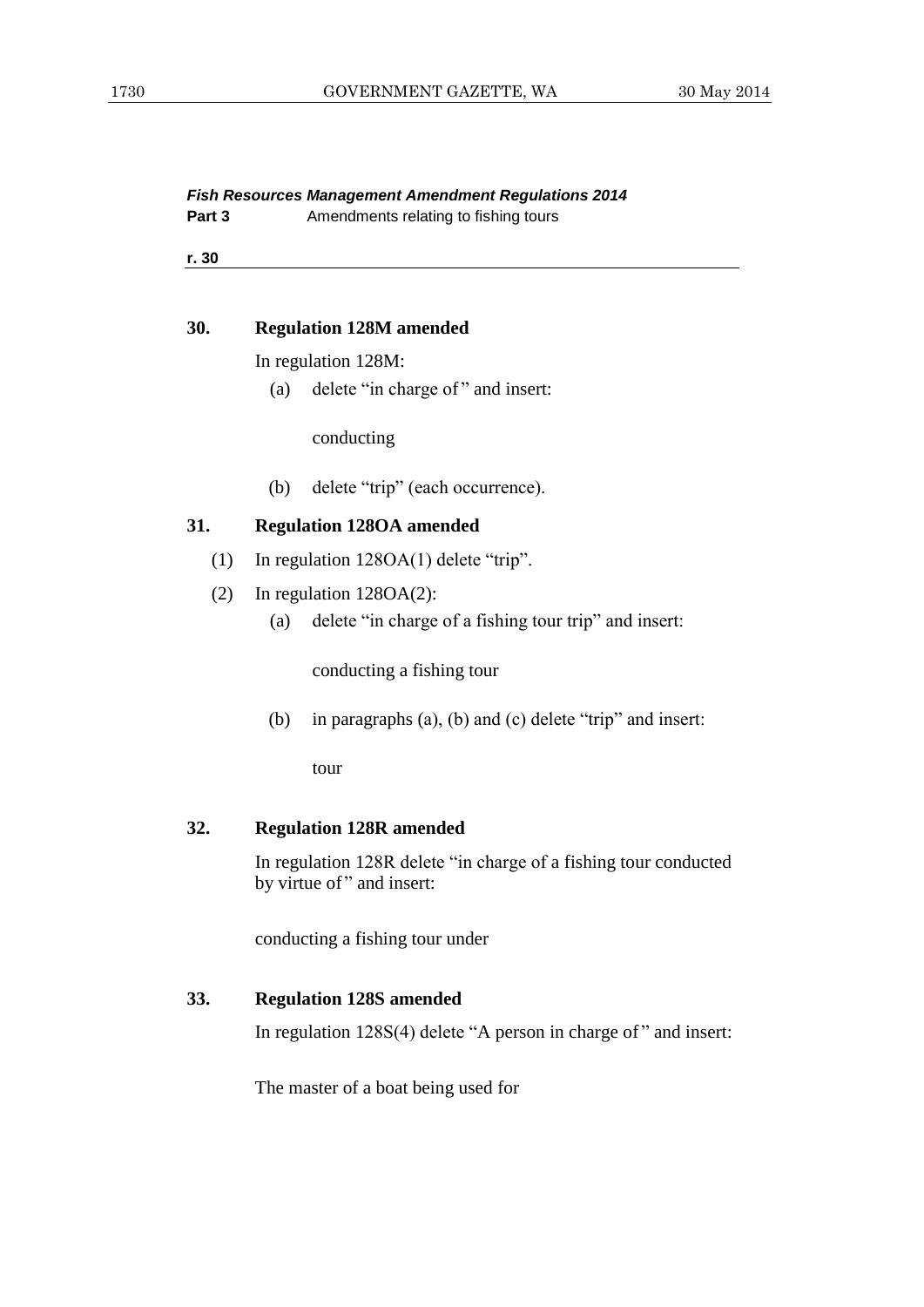## *Fish Resources Management Amendment Regulations 2014* Amendments relating to fishing tours **Part 3**

**r. 34**

## **34. Schedule 1 amended**

- (1) In Schedule 1 Part 3 item 4 delete "or restricted fishing tour operator's licence".
- (2) Delete Schedule 1 Part 3 item 5 and insert:

| 5. | Fishing tour operator's licence $(r. 128J(1))$ — |                                                                                                                                                                        |          |
|----|--------------------------------------------------|------------------------------------------------------------------------------------------------------------------------------------------------------------------------|----------|
|    | (a)                                              | if the nominated maximum number of<br>passengers participating in a fishing tour<br>conducted under the licence is $-$                                                 |          |
|    |                                                  | 5 passengers or fewer<br>(1)                                                                                                                                           | 1 200.00 |
|    |                                                  | between 6 and 10 passengers<br>(11)                                                                                                                                    | 1 700.00 |
|    |                                                  | (iii) between 11 and 15 passengers                                                                                                                                     | 2 200.00 |
|    |                                                  | (iv) between 16 and 20 passengers                                                                                                                                      | 2 700.00 |
|    |                                                  | between 21 and 25 passengers<br>(v)                                                                                                                                    | 3 200.00 |
|    |                                                  | (vi) 26 passengers or more                                                                                                                                             | 3 700.00 |
|    | (b)                                              | in addition to the fee determined under<br>item $5(a)$ , if the licence authorises the conduct<br>of a fishing tour in more than one zone, for each<br>additional zone | 700.00   |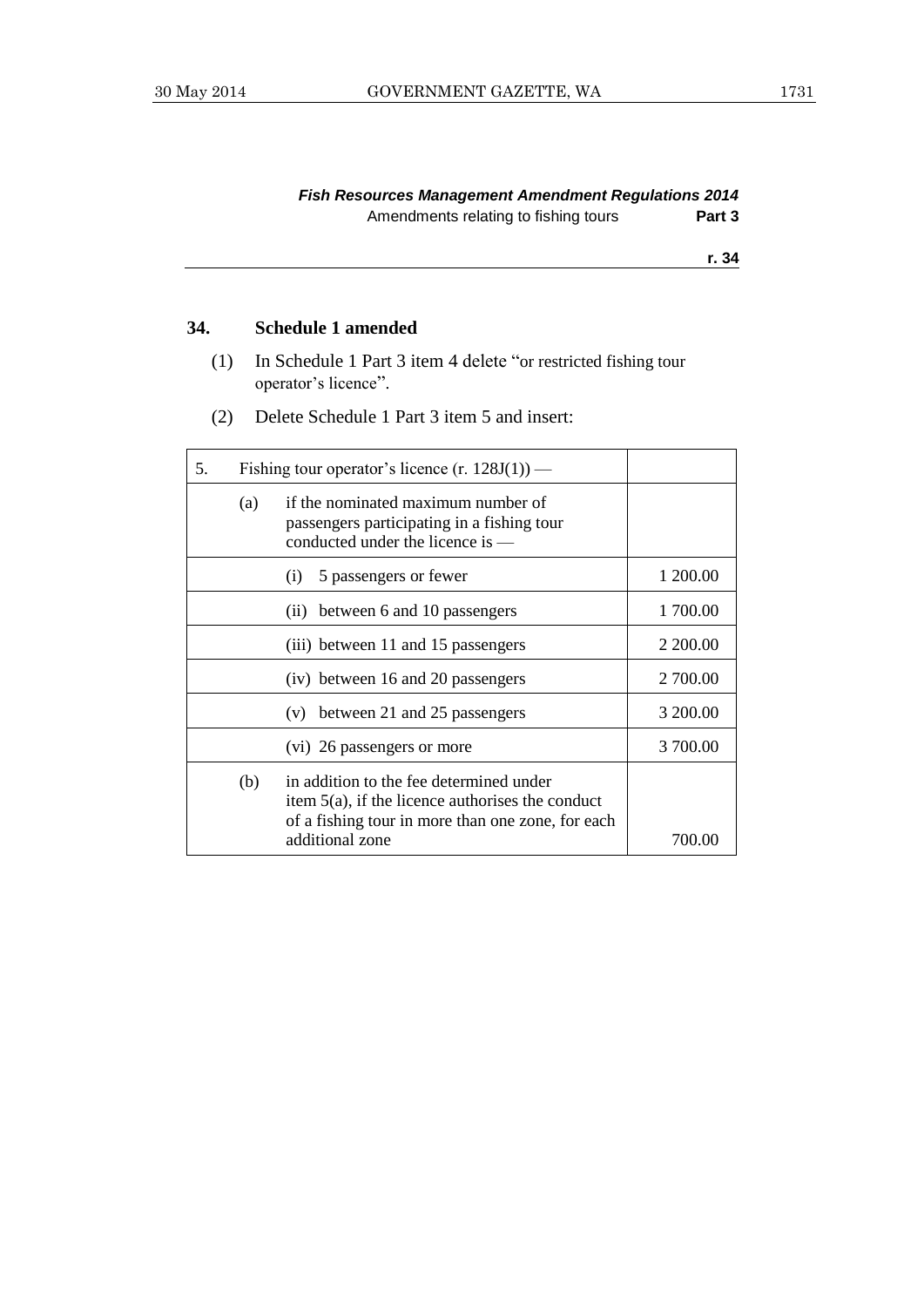# *Fish Resources Management Amendment Regulations 2014*

- **Part 3** Amendments relating to fishing tours
- **r. 34**

|     | (c)                                                            | in addition to the fee determined under<br>item $5(a)$ , if the licence is varied to increase the<br>aggregate maximum surveyed passenger<br>carrying capacity of all of the boats that may be<br>used to conduct a fishing tour under the licence | The amount<br>that is the<br>difference<br>between the<br>fee for the<br>licence<br>before the<br>variation<br>and the fee<br>determined<br>under<br>item $5(a)$<br>for the<br>licence as<br>varied |
|-----|----------------------------------------------------------------|----------------------------------------------------------------------------------------------------------------------------------------------------------------------------------------------------------------------------------------------------|-----------------------------------------------------------------------------------------------------------------------------------------------------------------------------------------------------|
| 6A. | Restricted fishing tour operator's licence<br>$(r. 128J(2))$ — |                                                                                                                                                                                                                                                    |                                                                                                                                                                                                     |
|     | (a)                                                            | for all restricted fishing tour operator's licences                                                                                                                                                                                                | 500.00                                                                                                                                                                                              |
|     | (b)                                                            | in addition to the fee specified in item $6A(a)$ , if<br>the licence authorises the conduct of a fishing<br>tour in more than one zone, for each additional<br>zone                                                                                | 500.00                                                                                                                                                                                              |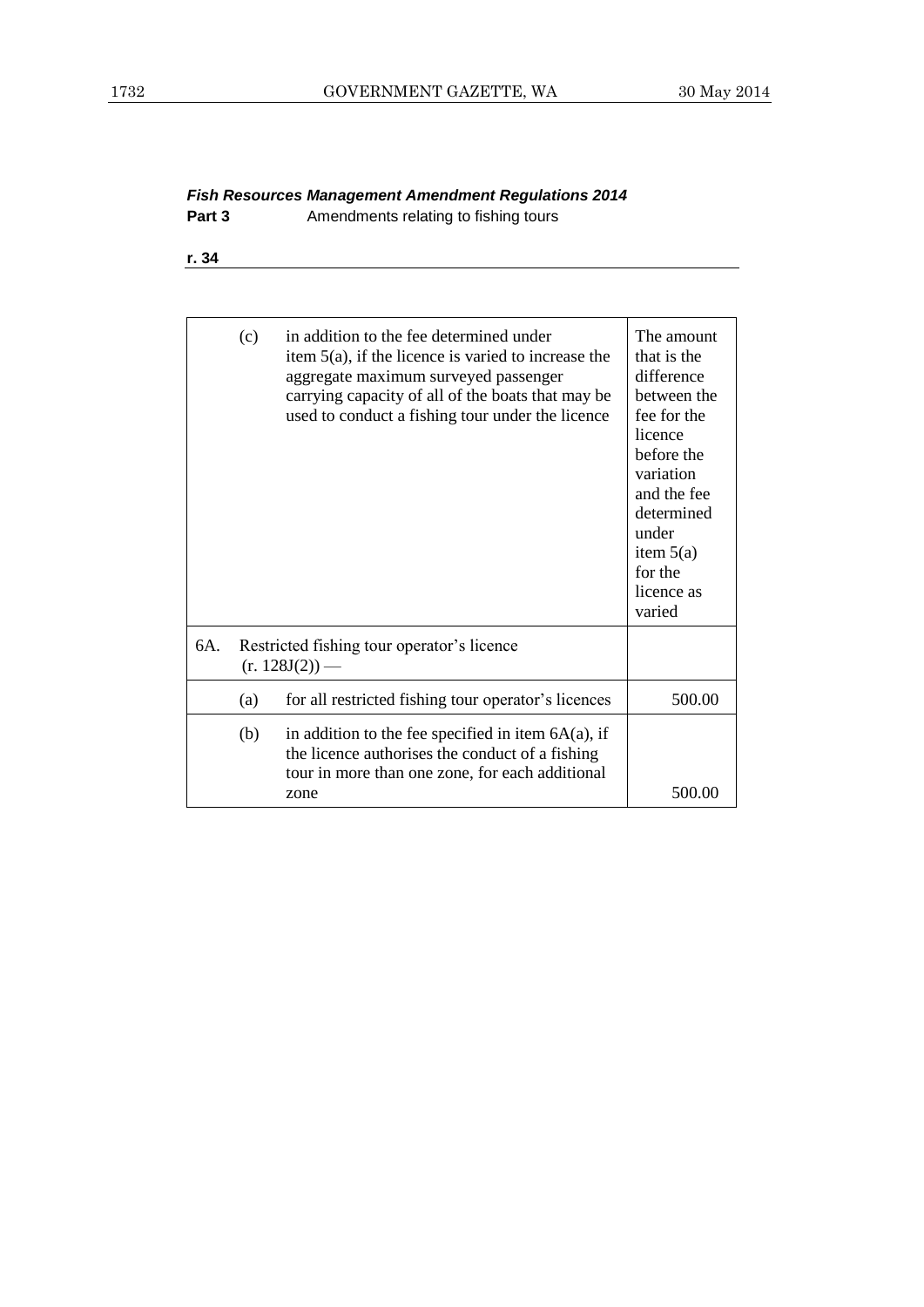*Fish Resources Management Amendment Regulations 2014* Amendments to commence on 1 July 2014 **Part 4**

**r. 35**

## <span id="page-20-0"></span>**Part 4 — Amendments to commence on 1 July 2014**

#### **35. Part 4 Division 7C inserted**

After Part 4 Division 7B insert:

## **Division 7C — Requirements relating to aquatic eco-tourism**

## **55G. Activities and fish prohibited on aquatic eco-tour**

- (1) The master of a boat used for an aquatic eco-tour must not allow a participant in the tour to —
	- (a) take any fish while on the boat; or
	- (b) keep any fish on the boat; or
	- (c) bring onto land any fish from the boat.

Penalty: a fine of \$2 000 and the penalty provided in section 222 of the Act.

- (2) The person in charge of any boat, vehicle or aircraft being used for an aquatic eco-tour must not —
	- (a) commence the tour with any fish on the boat, vehicle or aircraft; or
	- (b) allow any fish to remain on the boat, vehicle or aircraft at the end of the tour.
	- Penalty: a fine of \$10 000 and the penalty provided in section 222 of the Act.
- (3) It is a defence in proceedings for an offence against subregulation  $(2)(a)$  or (b) for the person charged to prove that the fish was purchased from a person other than a participant in the tour for the purpose of providing meals for participants in the tour.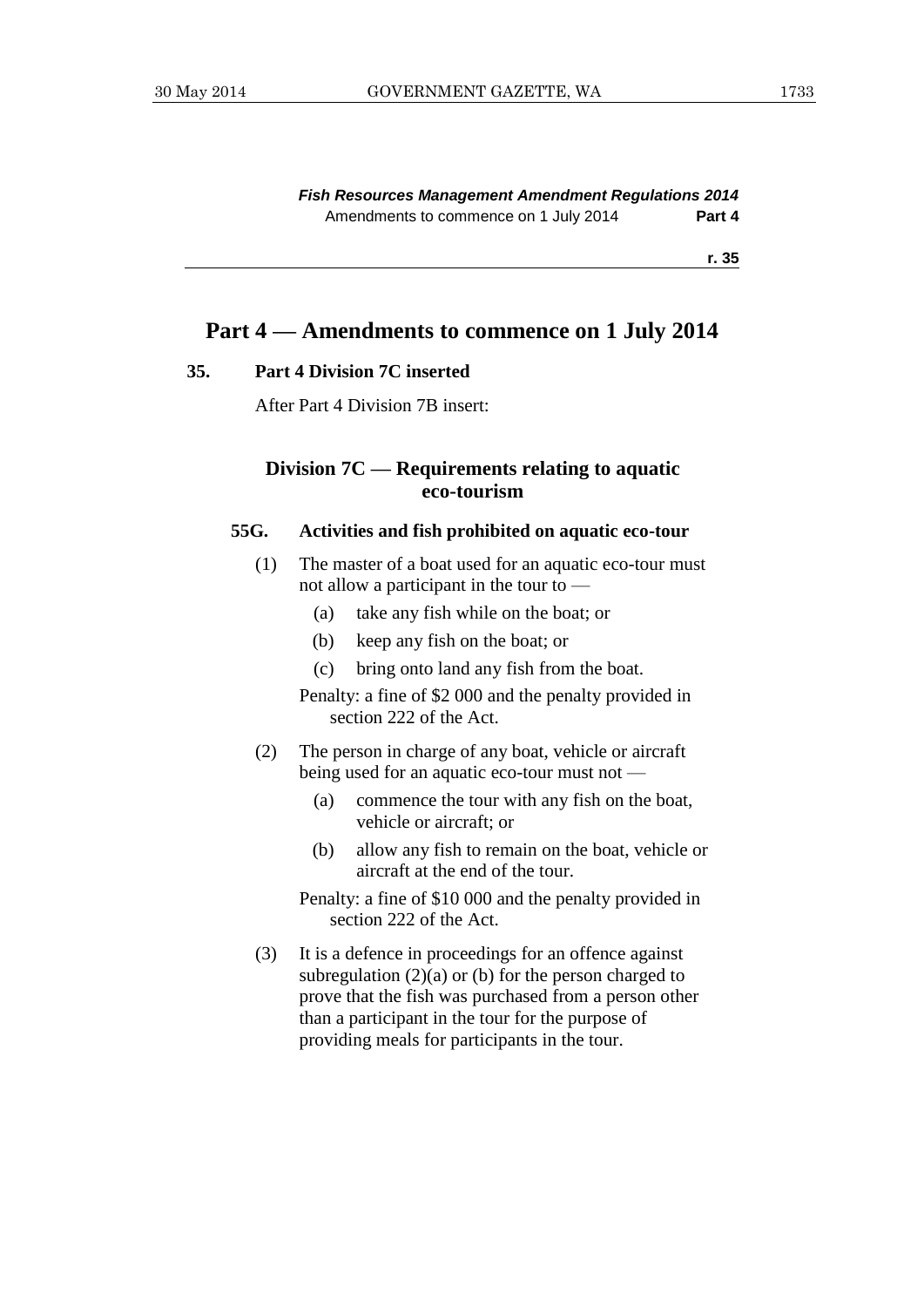## *Fish Resources Management Amendment Regulations 2014*

| Part 4<br>Amendments to commence on 1 July 2014 |  |  |
|-------------------------------------------------|--|--|
|-------------------------------------------------|--|--|

**r. 35**

#### **55H. Shark tourism activities prohibited on aquatic eco-tour**

- (1) A participant in an aquatic eco-tour must not
	- (a) use a safety cage the purpose of which is to protect swimmers or divers from sharks; or
	- (b) engage in the tagging or marking of sharks; or
	- (c) use blood, berley or any vibrating, visual, sonic, electronic, electromagnetic or other equipment for the purpose of attracting sharks.

Penalty: a fine of \$2 000.

- (2) The person in charge of an aquatic eco-tour must  $not$  —
	- (a) provide or use, or allow participants in the tour to use, a safety cage the purpose of which is to protect swimmers or divers from sharks; or
	- (b) engage, or allow participants in the tour to engage, in the tagging or marking of sharks; or
	- (c) provide or use, or allow participants in the tour to use, blood, berley or any vibrating, visual, sonic, electronic, electromagnetic or other equipment for the purpose of attracting sharks.

Penalty: a fine of \$10 000.

## **55I. Boat not to be used for both commercial fishing and aquatic eco-tour during single trip**

A person who uses a licensed fishing boat for or in connection with commercial fishing and an aquatic eco-tour in the course of a single trip commits an offence.

Penalty: a fine of \$5 000.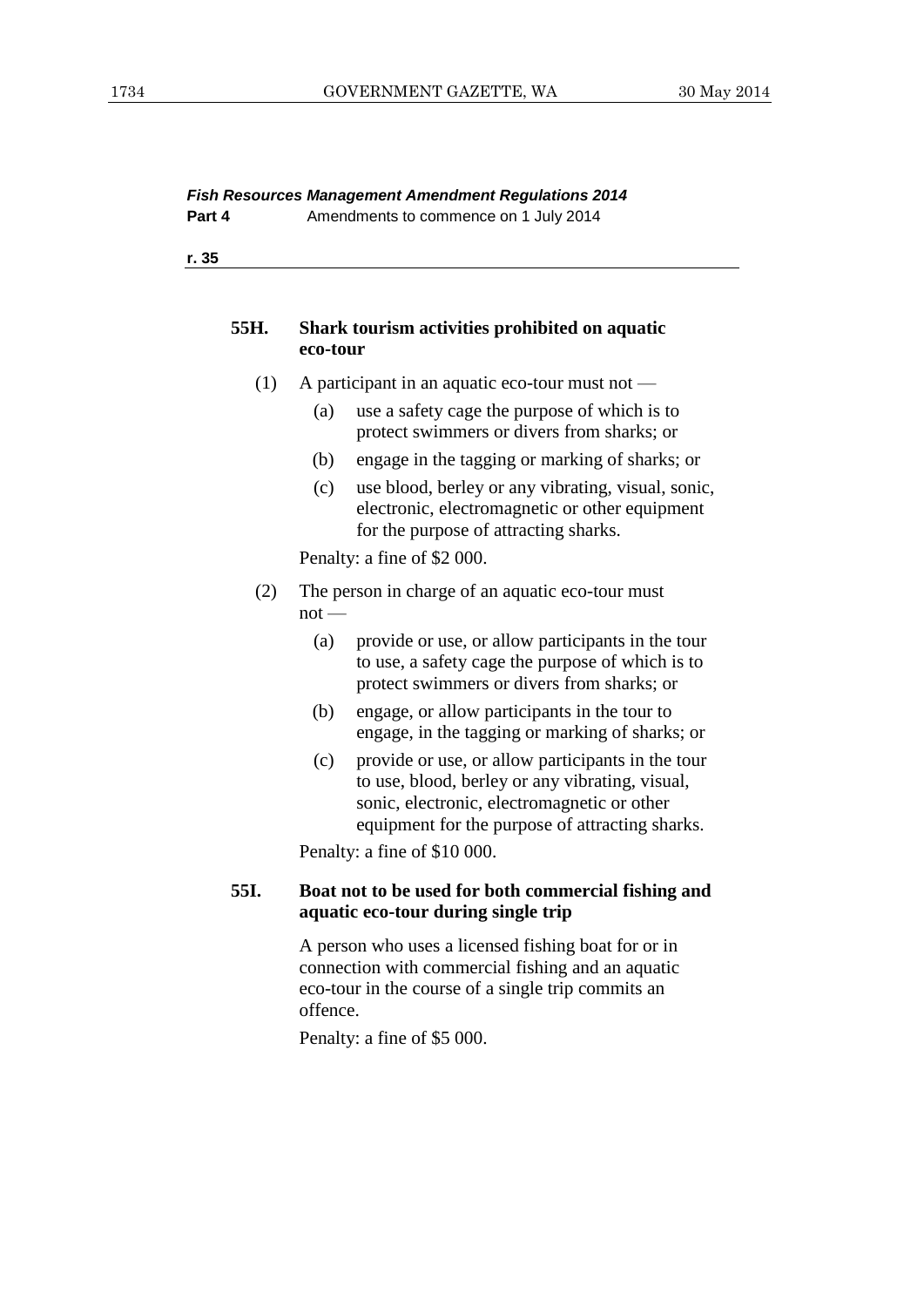#### **36. Part 11 Division 4 deleted**

Delete Part 11 Division 4.

## **37. Regulation 128MA amended**

- (1) In regulation 128MA delete "A fishing" and insert:
	- (1) A fishing
- (2) At the end of regulation 128MA insert:
	- (2) The holder of a fishing tour operator's licence or a restricted fishing tour operator's licence must ensure that a boat used in connection with a fishing tour conducted under the licence is identified in such manner as the CEO specifies in a written notice given to the holder of the licence.

Penalty for an offence under this subregulation: a fine of \$2 000.

#### **38. Regulation 130A deleted**

Delete regulation 130A.

**39. Regulation 149 amended**

In regulation 149(a) delete "aquatic eco-tourism,".

#### **40. Regulation 155 amended**

In regulation 155(a) delete "aquatic eco-tourism,".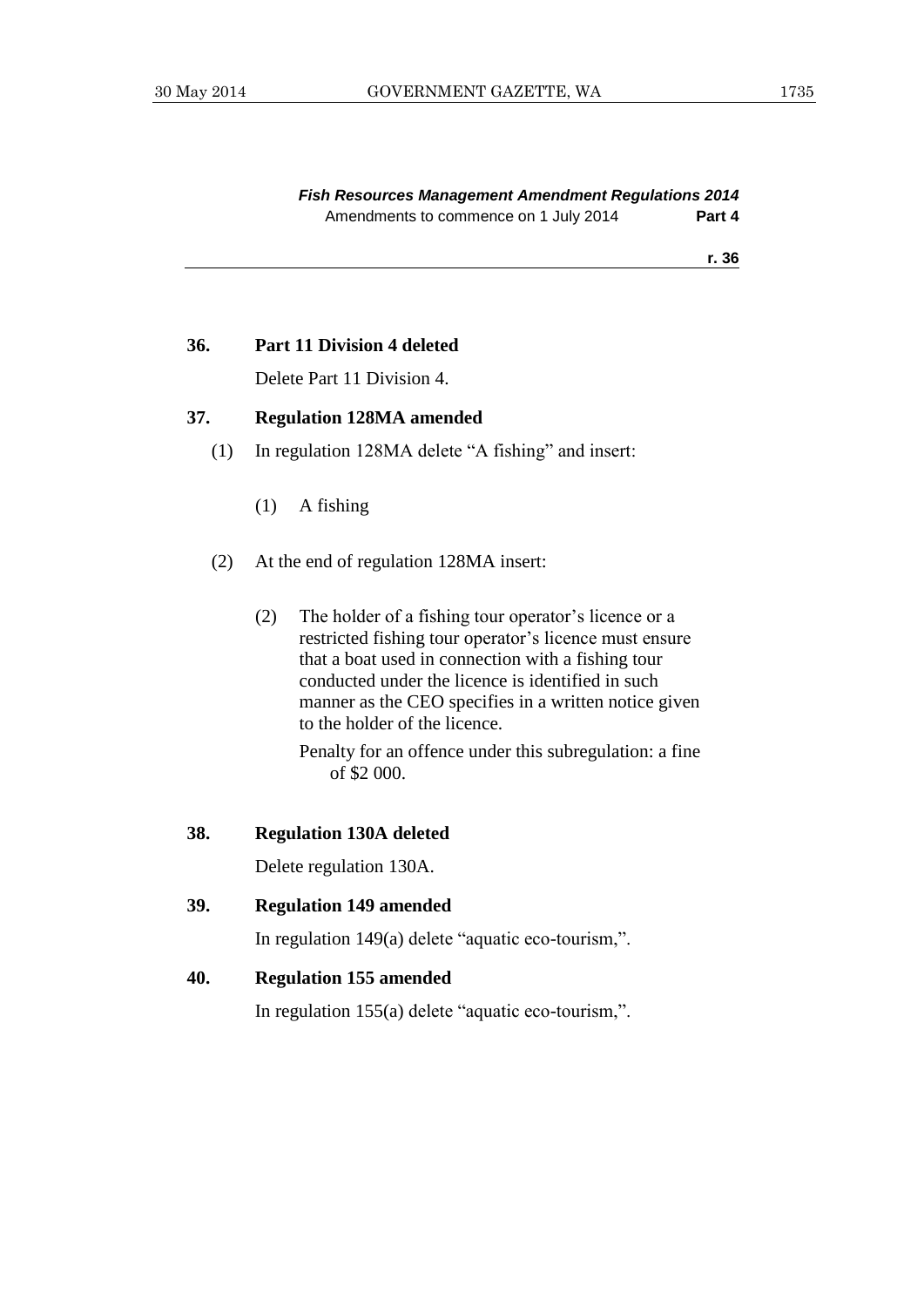**Part 4** Amendments to commence on 1 July 2014

**r. 41**

## **41. Regulation 156 amended**

In regulation 156 in the Table:

(a) after " $45(2)$ ," insert:

55G(1), 55G(2),

(b) delete "128G(1), 128G(2),".

## **42. Regulation 158 amended**

In regulation 158 in the Table under the heading "**Provisions of these regulations**":

(a) after "38," insert:

55G(1), 55G(2), 55H(2),

(b) delete "128G(1), 128G(2), 128HA(2), 128OA(2), 128O, 128P, 130(4), 130A," and insert:

128MA(2), 128OA(2), 128O, 128P, 130(4),

#### **43. Regulation 181A amended**

Delete regulation 181A(g).

#### **44. Schedule 1 amended**

(1) In Schedule 1 Part 2 item 19 delete "Aquatic eco-tourism operator's licence (reg. 128B) or restricted fishing tour operator's licence (reg. 128J)" and insert:

Restricted fishing tour operator's licence (reg. 128J)

(2) Delete Schedule 1 Part 3 item 4.